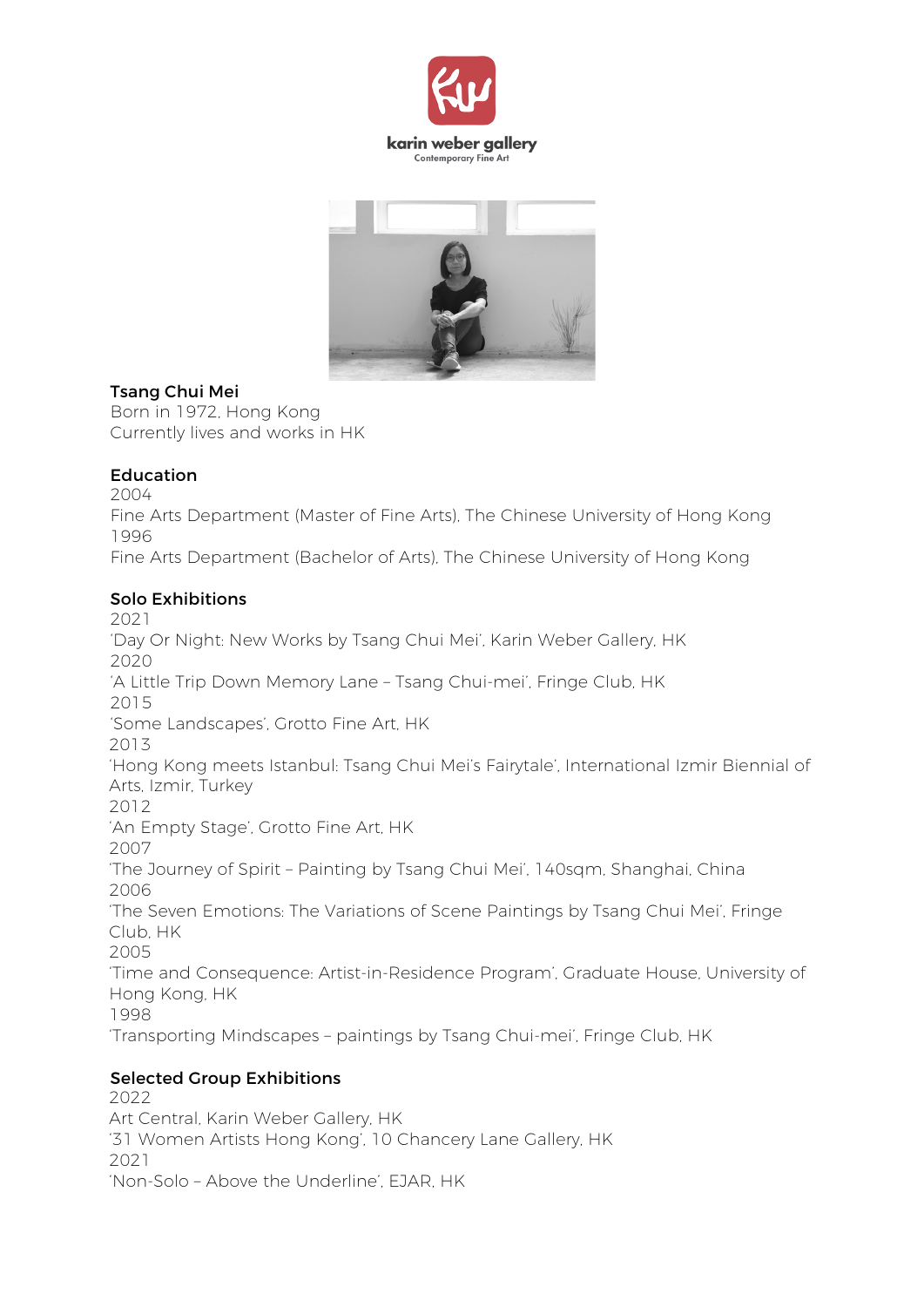

2020 'Now Showing', Karin Weber Gallery, HK 'ARTFEM Women Artists 2nd International Biennial of Macau', Galeria Lisboa, Macau 'Is It A Good Time To Start Collecting Hong Kong Art?', Fringe Club, HK 'Her Song: Abstract Compositions By Tina Buchholtz And Tsang Chui Mei', Karin Weber Gallery, HK 2019 '20/20', Karin Weber Gallery Anniversary Exhibition, HK 'Under • Line, Rotterdam edition', Wolfart Projectspace, Rotterdam, Netherlands 'Under•Line | Second Destination at The Hague', Quartair Contemporary Art Initiatives, The Hague, Netherlands 'By The Window', 1a space, HK 2018 'The Other Story', Karin Weber Gallery, HK 'Under-Line - an Exhibition in Search for Veins and Fringes', Art and Culture Outreach 6/F Gallery, HK 'Ink as an Exercise in Contemporary Art II'. a.m.space, HK 2017 'Ink Dynamics', KC100, HK 2016 'Nurturing Creativity – Works by 35 artists from The Chinese University of Hong Kong', The Rotunda, Exchange Square, HK 'Asia Art Archive (AAA) Annual Fundraiser 2016', Christie's Hong Kong, The James Christie Room, HK 'Lines of Flight', Gallery Exit, HK 2015 'Purple: Women of Mankind', One East Asia, Singapore 2014 '/sic sic/ : Vivian Poon & Tsang Chui-mei', Mur Nomade, HK 2013 'Painting On and On (2) – Automatic Banana', Gallery Exit, HK 'The Imperfect Circle', Osage Kwun Tong, HK 'A Game of Consequences – A program part of Le French May 2013', Osage Atelier, HK 2012 'Hong Kong Invisible', Schoeni Gallery, HK 2009 'Dwelling', Osage Kwun Tong, HK 2008 'Hong Kong Unveiled – Contemporary Art in the SAR', Atting House, HK 'Lala-Land, a group exhibition with Lee Kit, Tsang Chui Mei and Cornelia Erdmann'. Blue Lotus Gallery, HK 2007 'The Pivotal Decade: Hong Kong Art 1997-2007', Chinese Art Centre, Manchester, UK 'VISAGE', summer exhibition 2007, O Gallery, Beijing, China 2006